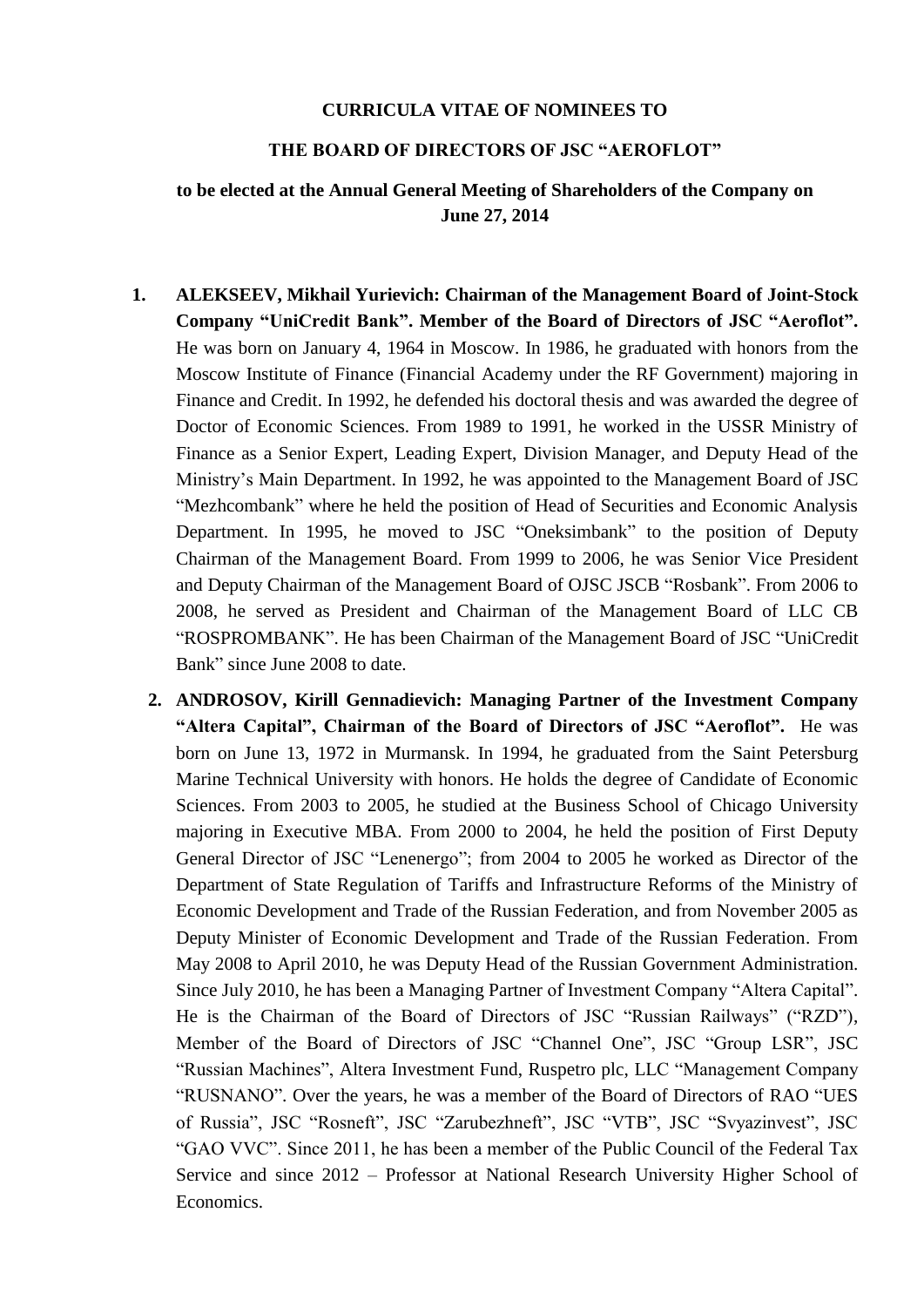- **3. KAMENSKOY, Igor Aleksandrovich: Managing Director of Limited Liability Company "Renaissance Capital – Financial Consultant"**. He was born on January 25, 1968 in Kiev. In 1993, he graduated from the Moscow State Pedagogic Institute majoring in the Russian Language and Literature. From 1992 to 1998, he held the office of Vice President of LLP "Soyuzkontrakt". In 1999 he served as Vice President of OJSC JSCB "Rosbank". From 2000 to 2002, he worked as Advisor to the Chairman of the State Duma. Between 2002 and 2009 he was a member of the Federation Council, Vice Chairman of a Committee at the Federation Council of the Russian Federation. Since December 2009, he has been Chairman of the Board of Directors of LLC "Renaissance Capital".
- **4. KOGAN, Igor Vladimirovich: Chairman of the Supervisory Council of the Nonprofit Partnership "Interbank Settlement System". Member of the Board of Directors of JSC "Aeroflot".** He was born in 1969 in Chardzhou in the Turkmen SSR. In 1991, he graduated from the Lenin State Pedagogical Institute majoring in Mathematics. He holds the degree of Candidate of Economic Sciences. From October 1998 to November 1999, he was Vice Chairman and from November 1999 to June 2009, Chairman of the Management Board of JSB "ORGRESBANK" (renamed JSC "Nordea Bank" in September 2009). Since 2009 to date, he has been Vice Chairman of the Board of Directors of JSC "Nordea Bank" and a member of the Supervisory Council of JSC "AIZK". He has also been a member of the Council since April 2009 and a member of the Presidium of the Association of Russian Banks since June 2011 to date.
	- **5. MANASOV, Marlen Dzheraldovich – Individual Entrepreneur. Member of the Board of Directors of JSC "Aeroflot".** He was born on September 20, 1965 in Moscow. In 1990, he graduated from the Lomonosov Moscow State University majoring in Political Economy. He is an economist and teacher of political economy. He worked in the positions of General Director of JSC "UBS Securities", a member of the Board of Directors of JSC "UBS Bank", a member of the Board of Directors of JSC "UBS Securities", a member of the Board of Directors of JSC "Novoship", a member of the Board of Directors of JSC "FB RTS", a member of the Board of Directors of JSC "Svyazinvest" and a member of the Board of Directors of the National Association of Stock Market Participants (NAUFOR). Since June 29, 2010, he has been a member of the Board of Directors of JSC "Sovcomflot" and since June 08, 2011, a member of the Board of Directors of JSC IK "RUSS-INVEST".
	- **6. PAKHOMOV, Roman Viktorovitch: General Director of Limited Liability Company "Aviacapital- Service". Member of the Board of Directors of JSC "Aeroflot".** He was born on March 4, 1971 in Havana, Cuba. He graduated from the Makarov State Marine Academy (Saint Petersburg, Russia). He holds an МВА from the Higher School of International Business of the Academy of National Economy and Public Administration under the President of the Russian Federation (Moscow, Russia) and a Diploma from Kingston University (UK). He commenced his career with the Northern Marine Steamship Company. From 1996 to 1998, he was employed as a Senior Specialist at the Corporate Customers Division of JSC "JSCB Incombank". From 1998 to 1999, he was Deputy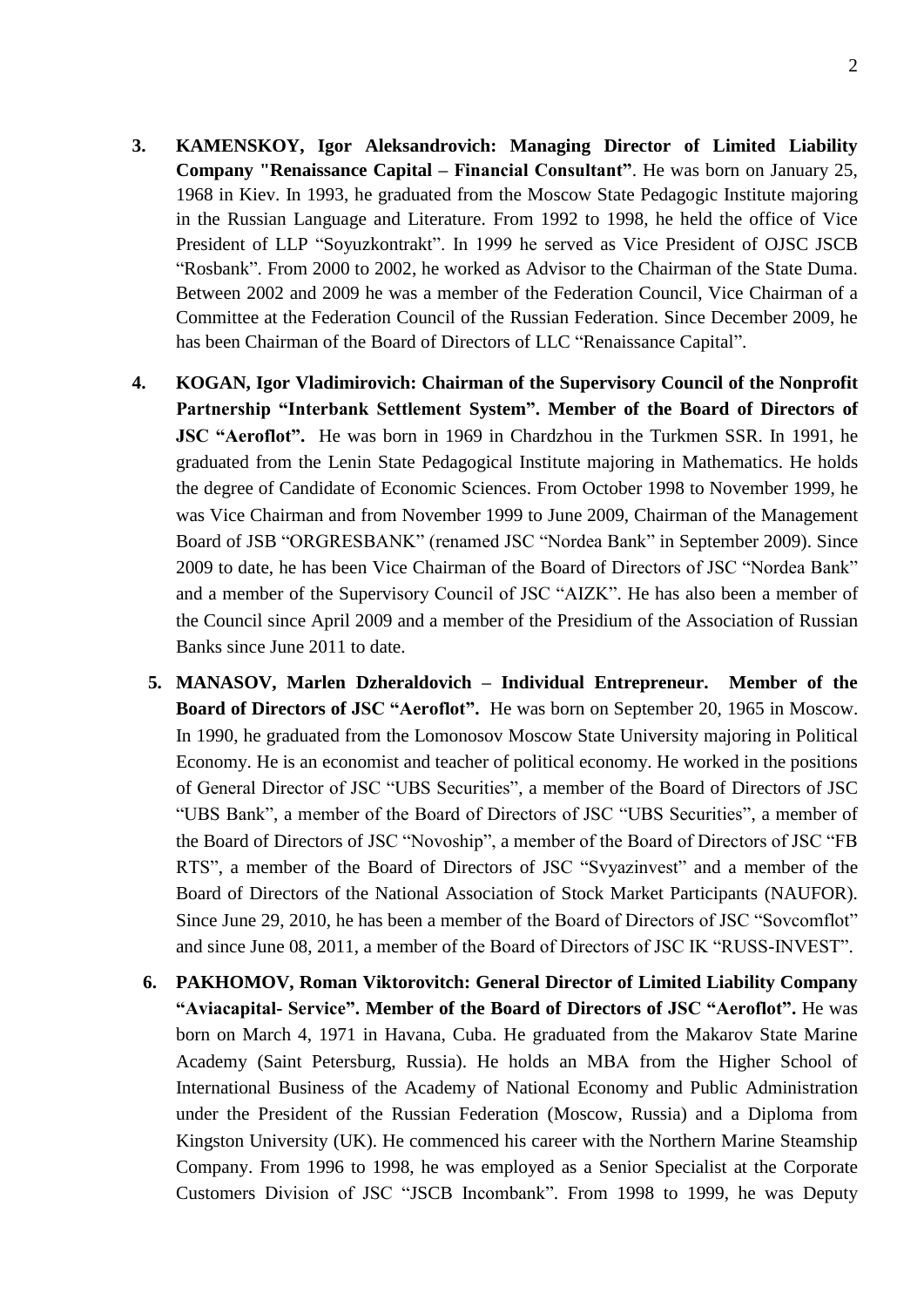Chairman of the Management Board of JSC "Marine Joint-Stock Bank". Between 1999 and 2004 he worked as General Director of the Investment Company LLC "Center-Capital". From 2004 to 2008 he held the position of Deputy General Director and General Director of VIM-Avia Airlines. From 2008 to 2009 he was Executive Director of Atlant-Soyuz Airlines. From 2009 to 2010 he served as General Director of FSUE "State Transportation Company "Russia" and as Advisor to Deputy General Director of the State Corporation "Rostekhnologii". He has been in his current position since September 2010.

**7. PESKOV, DMITRY NIKOLAEVICH: Director of Young Professionals, Autonomous Non-Profit Organization "Agency for Strategic Initiatives to Promote New Projects**". He was born on December 26, 1975 in the city of Voronezh. In 1998 he graduated from the Voronezh State University majoring in youth political movements. In 1999, he graduated from the Faculty of Political Sciences of the Moscow School of Social and Economic Sciences and from the University of Manchester. He holds a Master of Arts in Political Science of Manchester University. Area of specialization: "youth political movements." He worked in the Moscow State Institute of International Relations (University) MFA Russia (MGIMO) for over 8 years, where he led the university development strategy, the Internet Policy Center and the establishment of the Russian Association of International Studies. His last position with the university was Director of Innovation and Vice-Rector for Scientific Research. He is a founder of the project group "Metaver", which is engaged in developing new forms of education, projects that straddle education and venture economics. He leads the student selection programs at the Skolkovo Open University, is a co-author of the first independent Russian foresight "Education 2030", a developer of rapid methods for obtaining a reliable industry development map "Rapid Foresight". Since 2011, he has been Director of Young Professionals of the Agency for Strategic Initiatives. He is responsible for young leader development programs and for promoting education and labor market projects. At the Agency, he supervises the creation of new industries (IT, composites, biotechnology, new cities), projects which introduce new practices in universities, design and implementation of professional standards, development of professional communities, nurturing of new young labor aristocracy and training to provide competitive workforce for the industry. He is working to involve an active class of people in the joint formation of a positive agenda of the country's development through special collaboration tools such as foresight. Dmitry Peskov is a member of the Expert Council at the Government of the Russian Federation, a member of the Interdepartmental Working Group for the development of e-learning and distance learning technologies for implementing educational programs in educational institutions under the Ministry of Education and Science, a member of the Working Group of the Economic Council under the President of the Russian Federation specializing in Social Policy and Human Development, a member of the Public State Council of the system for independent evaluation of the quality of professional education, a member of the Council of the Russian Union of Industrialists and Entrepreneurs for the development of entrepreneurship among young people, innovation and small business, a member of the Working Group developing a set of measures aimed at increasing the number of highly skilled employees by 2020 to at least one-third of the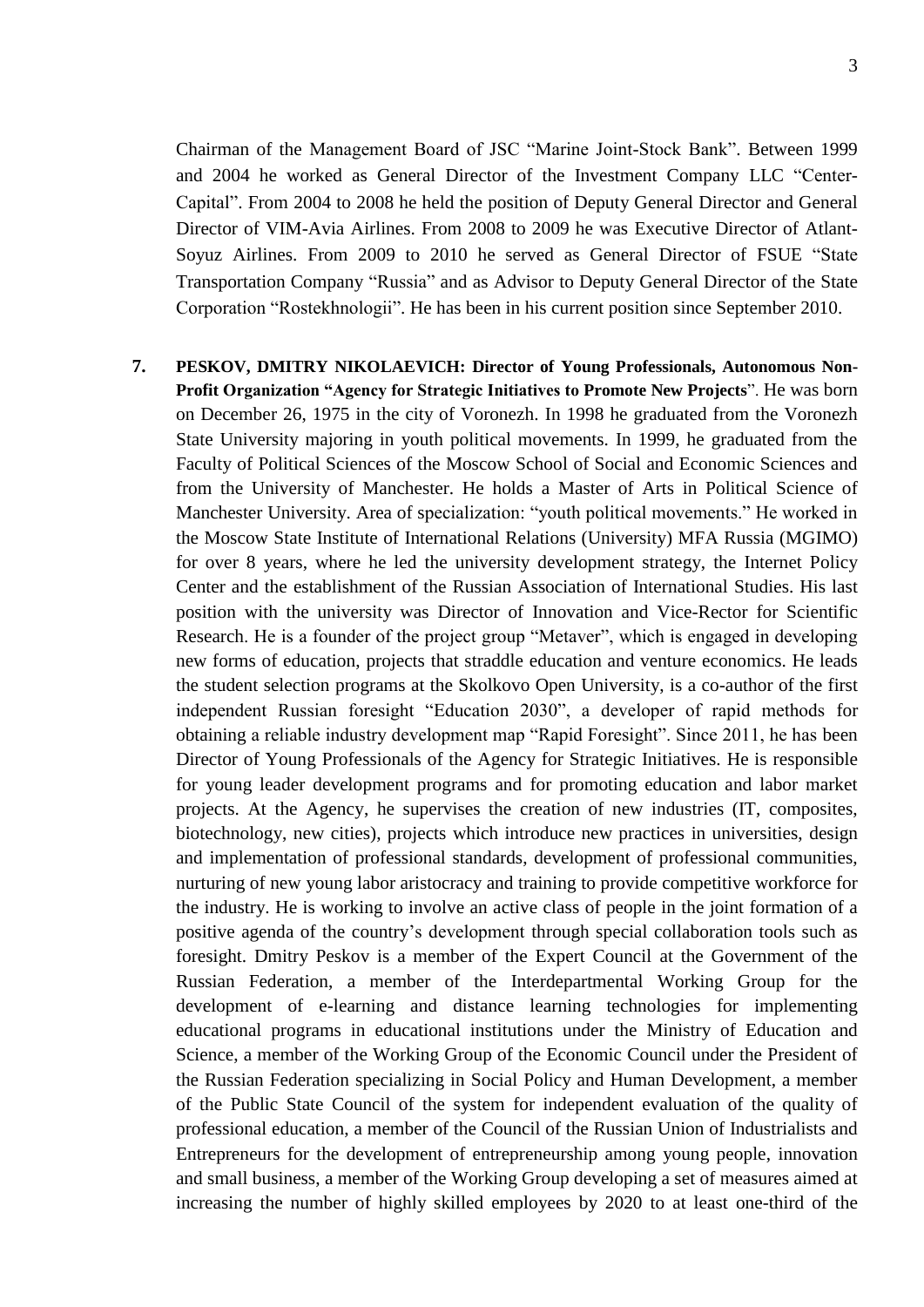number of skilled employees at the Ministry of Labor and Social Protection of the Russian Federation, a member of the WorldSkills Russia Supervisory Board, a member of the Supervisory Board of the National Research University of Information Technologies, Mechanics and Optics, a member of the Management Board of the Foundation for The Deaf & Blind, a member of the Board of Directors of JSC "United Aircraft Corporation", GAO VVC, Training Institute of Engineering and Instrumentation, etc.

- **8. SAVELIEV, VITALY GENNADIEVICH: General Director, Member of the Board of Directors of JSC "Aeroflot"**. He was born in 1954 in Tashkent. In 1977, he graduated from the Mechanics and Machine Building Faculty of M.I. Kalinin Leningrad Polytechnic Institute majoring in Construction and Road Building Machines and Equipment (qualified as Machine Engineer). In 1986, he graduated from the Palmiro Togliatti Leningrad Institute of Engineering and Economics. In 1987 he was employed as Deputy Head of Engineering Construction Directorate (Glavleningradinzhstroy) in Leningrad. In December 1988, he took the lead of the Leningrad Branch of Dialog, a U.S.-Soviet joint venture. In 1989, he became a co-founder and member of the Board of Directors of DialogBank. From 1990 to 1993, he held the office of President of the Soviet-American Venture "DialogInvest"; from 1993 until 1995 he was the Chairman of the Management Board of Rossiya Bank, and in November 1995 he took over the office of Chairman of the Management Board of Bank Menatep Saint Petersburg. In September 2001 he started working as Deputy Chairman of JSC "Gazprom", and from 2002 until 2004 he acted as Vice-President of LLC Amalgamated Company "GROS" and Advisor to the General Director of "Svyazinvest" for Finance and IT Technologies. From 2004 to 2007, he was Deputy Minister for Economic Development and Trade of the Russian Federation. Between 2007 and 2009, he was First Vice-President of AFK Sistema and Head of its Telecommunication Assets Business Unit. He has been in his current position since April 10, 2009.
	- **9. SAPRYKIN, Dmitry Petrovich: Deputy General Director for Sales and Property Matters, Member of the Board of Directors of JSC "Aeroflot"**. He was born in 1974 in Moscow. In 1996, he graduated from the Moscow State Academy of Law majoring in Jurisprudence. He holds the degree of Candidate of Legal Sciences. In 2001, he graduated from the Cornell Law School. In 1996-1998 he was the Leading Legal Counsel at Bank MENATEP. From 2001 to 2004, he held the positions of Division Manager, Director of the Department for M&A and Capital Markets of JSC "Mobile Telesystems". From 2004 to 2006, he was Deputy General Director for Corporate Relations and Finance of JSC "Sky Link". Between 2006 and 2007, he held the office of General Director of JSC "Moscow Cellular Communications". From 2007 to 2009, he was Director of the Transactions Support Department and Deputy Head of Legal Affairs of JSC "AFK Sistema". From July 2009 to July 2013, he held the office of Deputy General Director for Legal and Property Matters of JSC "Aeroflot". He has been in his current position since July 2013.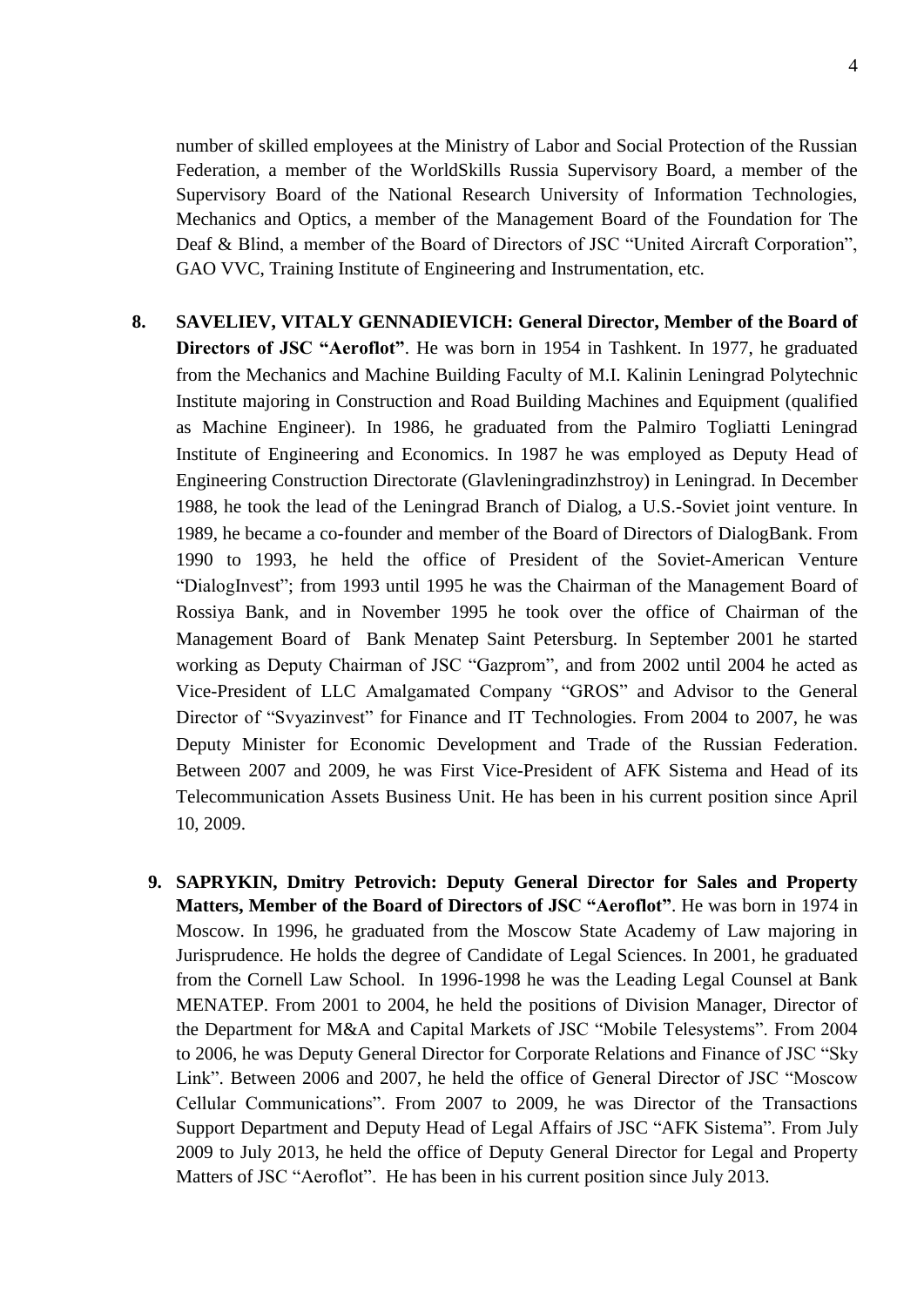- **10. SIDOROV, Vasily Vasilievich: General Director of Limited Liability Company "Agency for Recapitalization of Infrastructure and Long-Term Assets" (LLC "ARIDA"). Member of the Board of Directors of JSC "Aeroflot".** He was born on February 2, 1971 in Moscow. In 1993, he graduated from the Moscow State Institute of International Relations (University) MFA Russia (MGIMO) majoring in International Public Law and the University of Pennsylvania Wharton Business School majoring in Finance. Between 1997 and 2000, he was Deputy General Director of JSC "Svyazinvest". From 2000 to 2003, he was First Vice President of JSC "Telecom System". From 2003 to 2006, he held the office of President of JSC "MTS". From 2006 to 2010, he was a coowner of the Telecom-Express Group. Since 2010, he has been a Managing Partner of Euroatlantic Investments Ltd. and since June 2012, he has been a Member of the Board of Directors of JSC "RZD". He has also held the position of General Director of LLC "ARIDA" since November 2012.
- **11. SKVORTSOV, SERGEY VIKTOROVICH: Deputy General Director of the State Corporation for Support of the Development, Production and Export of Hi-Tech Industrial Products "Rostekhnologii".** He was born on March 1, 1964 in Moscow. In 1986, he graduated from the Moscow State Institute of International Relations majoring in International Economic Relations. He is a Candidate of Economic Sciences. In 1992, he completed a Merrill Lynch course in emerging market investments in the U.S., and in 2005 attended the Advanced Management Program in INSEAD (France). In 1988-1997, he was a co-founder and director of Moscow Business Consultants (MBC). From 1998 to 2003, he was Managing Director of Investment Banking Department and from 2003 to 2005, Executive Director of "Troika Dialog" where his responsibilities included all business operations of Troika Dialog Group. In 2005-2013, he was a Managing Partner at Troika Dialog, President of Troika Capital Partners. Troika Dialog was integrated into Sberbank in the spring 2011, after Sberbank acquired the company, and in April 2012 Troika Dialog was formally renamed as Sberbank CIB. In March 2013, he was appointed Managing Director for Investments of the State Corporation "Rostekhnologii". He has been in his current position since January 2014. He is a member of the Board of Directors of JSC "AVTOVAZ", JSC "KAMAZ" and JSC "Russian Helicopters".
- **12. FEDOROV, ALEXEI INNOKENTIEVICH: Managing Director for Aviation Projects of the State Corporation for Support of the Development, Production and Export of Hi-Tech Industrial Products "Rostekhnologii".** He was born on April 14, 1952 in Ulan-Ude. In 1974, he graduated from the Irkutsk Polytechnic Institute majoring in Aeronautical Engineering. In 1974-1993, he worked as a Design Engineer, Deputy Head of Pre-Production, Production Foreman, and Chief Engineer at the Irkutsk Aviation Plant (known as Irkutsk Machine Works before 1975). Between 1993 and 1997, he was General Director of JSC "Irkutsk Aircraft Production Association". In 1997-1998, he held the office of General Director of the Sukhoi Military Industrial Group. In 1998, he was Advisor to the General Director of the Rosvooruzhenie State Corporation. From 1998 to